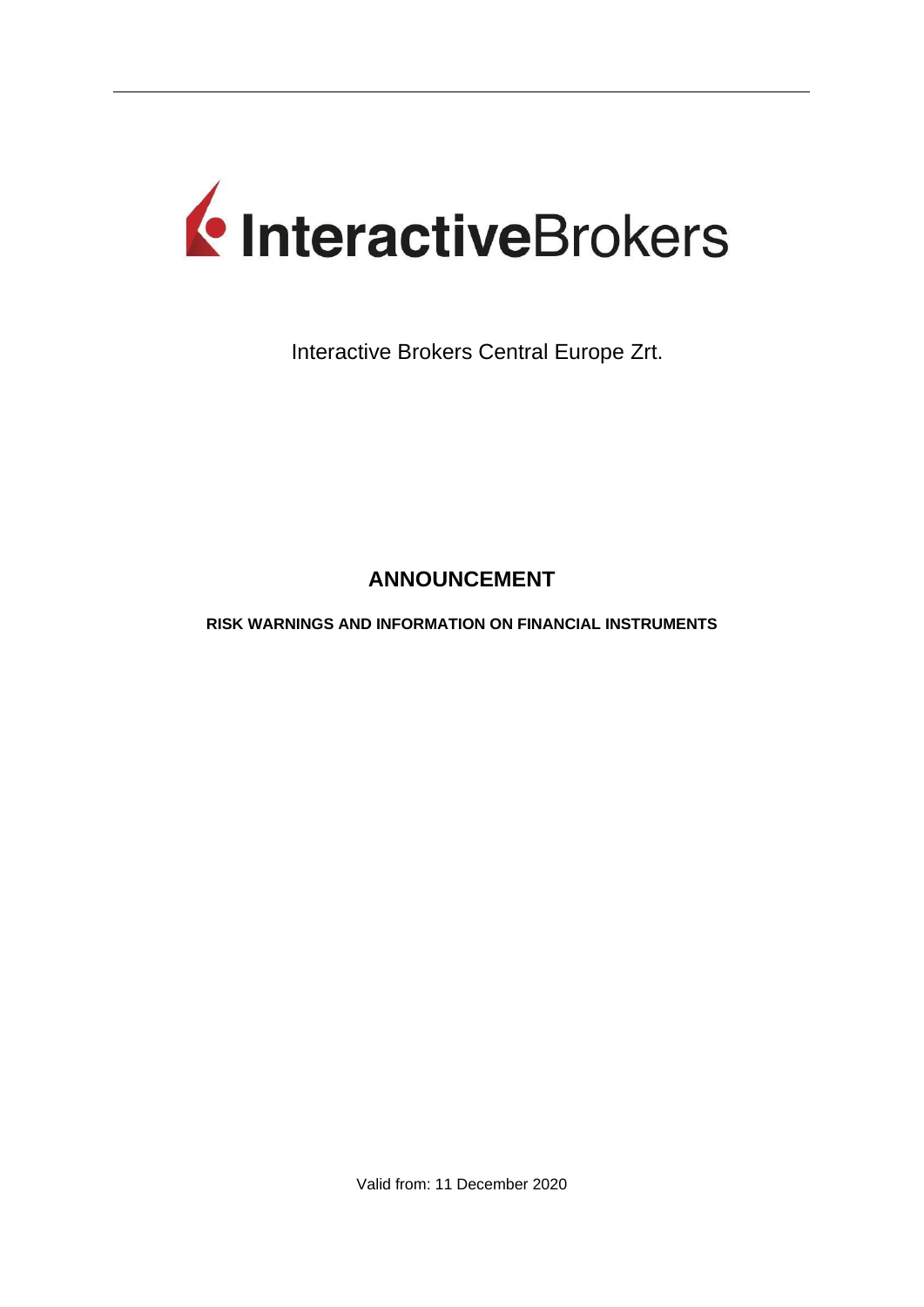These Risk Warnings are intended to give you a general description of the nature and risk inherent to a range of financial instruments and services that may be available to you as a Client of ours, as well as more general risks associated with investment markets. You should note that these Risk Warnings cannot disclose all the risks and other significant aspects of those instruments, services or markets.

We would like to emphasise that where you classify as a Retail Client, you should pay particular attention to these Risk Warnings considering that your level of experience, knowledge and expertise is lower than that of a Professional Client or Eligible Counterparty. You should therefore read attentively and make sure you understand the below. There are risks involved in relation to any investment.

We have set an outline of some general risk warnings that are relevant to most asset classes and investment strategies and of which you should be aware:

- a) You should always remember that you may not get back the amount originally invested as the value of the investments, and the income from them can go down as well as up. There are no guaranteed returns. The price or value of an investment will depend on fluctuations in the financial markets that are outside our control;
- b) Past performance is not a guide to future performance;
- c) The value of an individual investment may fall as a result of a fall in markets depending, for example, on the level of supply and demand for a particular financial instrument, the investors or market perception, the prices of any underlying or related investments or other political and economic factors;
- d) With regard to investments designated to be held for the medium to long-term or with limited liquidity or with a fixed maturity date or with significant up-front costs, you should be aware that early redemption may result in lower than expected returns, including the potential for loss to the amount invested;
- e) Trading in off exchange investments, that is investments which are not traded under the rules of a regulated market or exchange or where there is no recognised market, and which are not settled through a regulated clearing house, exposes the investor to the additional risk that there is no certainty that the market makers will be prepared to deal in such investments and as a consequence there might be no secondary market for such investments. There may also be restrictions in relation to access and liquidity, for example, investments may only be made or redeemed on certain dates or with prescribed period of notice. You should be aware that it may be difficult to obtain reliable information about the current value of such investments or the extent of the risks to which they exposed;
- f) You will be exposed to concentration risk where there is an insufficient level of diversification in your account and you are excessively exposed to one or a limited number of investments;
- g) Correlation risk refers to the probability that the actual correlation between two assets or variables will behave differently than what anticipated. The consequence is that your portfolio could be riskier than originally envisaged. Correlation is a term used to compare how one asset class might behave in comparison to another asset class. Assessing the correlation between different assets in your portfolio is important in managing the riskiness of the account;
- h) Volatility is a statistical measure of the tendency of an individual investment to feature significant fluctuations in value. Commonly, the higher the volatility, the riskier the investment;
- i) Regulatory/Legal risk is the risk from regulatory or legal actions and changes which may reduce the profit potential of an investment or cause a loss on your investment. Legal changes could even have the effect that a previously acceptable investment becomes illegal or if affects the tax treatment of your investment may impact its profitability. Such risk is unpredictable and may depend on various political, economic and other factors;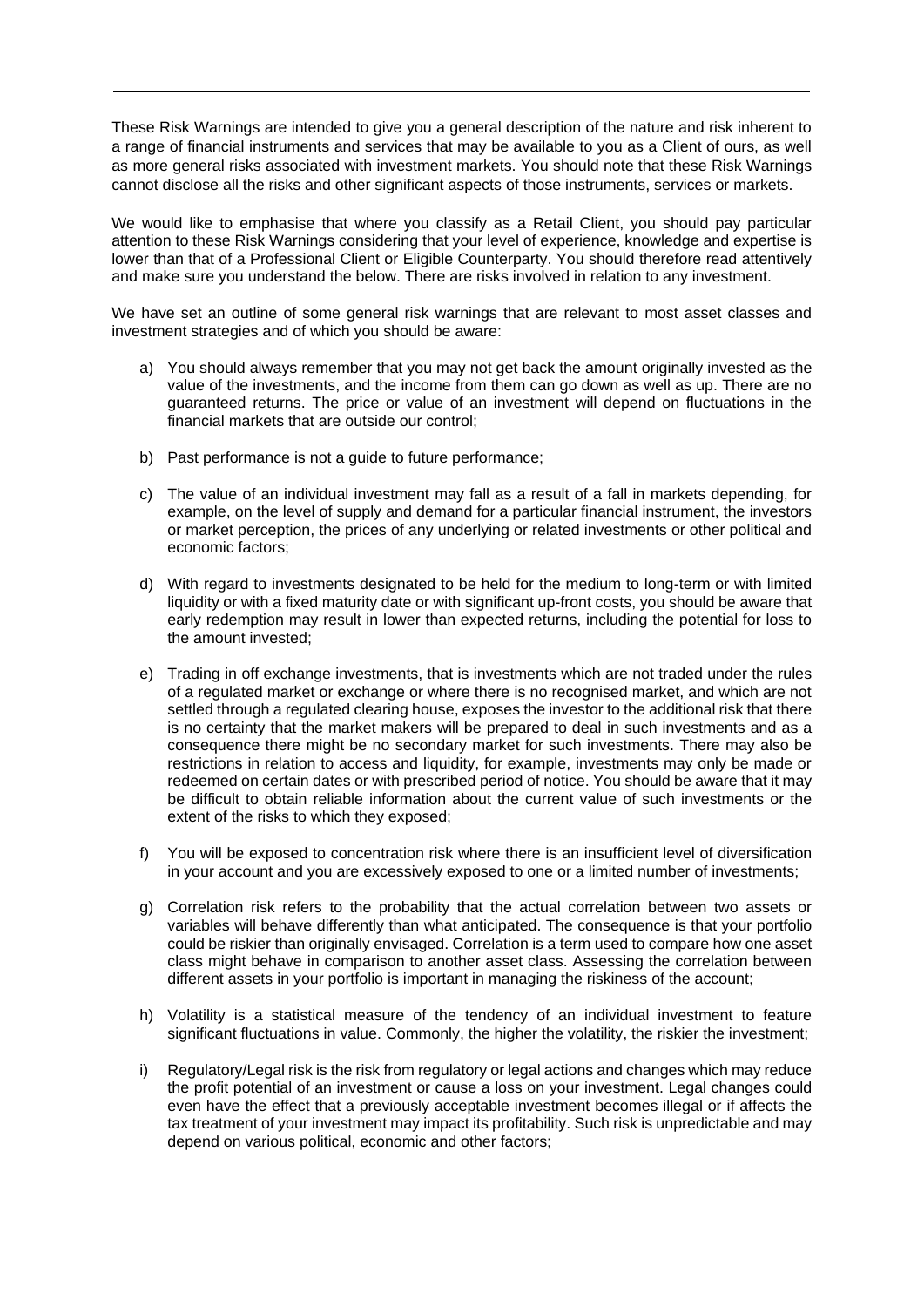j) Operational risk, such as breakdowns or malfunctioning of essential systems and controls, including IT systems, can impact the ability of closing your investments or otherwise transact.

In addition to the above, there are three types of generic risks that you should review and understand before dealing in financial instruments. The Risk Types are generically referred to below as Market Risk, Liquidity Risk and Credit and Default Risk

### **1. Market Risks**

a) Interest Rate Risk

Interest rate sensitivity means that prices change relative to current and future interests rate expectations. For example, if interest rates are expected to rise the price of a fixed rate bond may fall and consequently a sale of the bond at such time crystallise a loss. Conversely, a fall in interest rates may result in the increase in value of a fixed rate bond. Interest rate changes may also directly or indirectly impact the value of other financial instruments that do not provide for a return on a fixed rate basis.

b) Inflation Risk

The risk that the rate of price increases in the economy deteriorates the returns associated with an investment. The real value (the value adjusted for the impact of inflation) of an investment will fall as a result of the rate of inflation exceeding the rate of return of the investment. This risk has the greatest effect on fixed-rate inflation-linked bonds, which have a set interest rate from inception. For example, if an investor purchases a 4% fixed bond and the inflation rises to 8% a year, the bondholder will lose money on the investment because the purchasing power of the proceeds has been greatly diminished.

c) Exchange Rates Risk

Exchange rate changes may cause the value of investments to rise or fall relative to the base currency, any movement in currency exchange rates may have a favourable or an unfavourable impact on the profit or loss of the investment.

d) Emerging Markets Risk

Emerging Markets generally have limited transparency, liquidity, efficiency and regulations compared to developed markets, the reaction of the local financial markets to news and other geo-political events may result in a more extreme variation in prices of emerging market instruments compared to developed markets.

# **2. Liquidity Risk**

Liquidity risk is the inability to buy or sell an investment at the desired time, or to transact in an instrument at all. When a delay occurs, such delay may affect the price at which such asset can actually be bought or sold. Also, instruments that are illiquid or that trade in lower volumes may be more difficult to value or to obtain reliable information about their value.

Liquidity risk is linked to a variety of factors such as:

- The particular terms and conditions of an instrument:
- The fact that the instrument is not publicly traded or listed on an exchange;
- Adversely perceived market developments;
- The fact that the ownership of an investment is highly concentrated in one or small number of investors;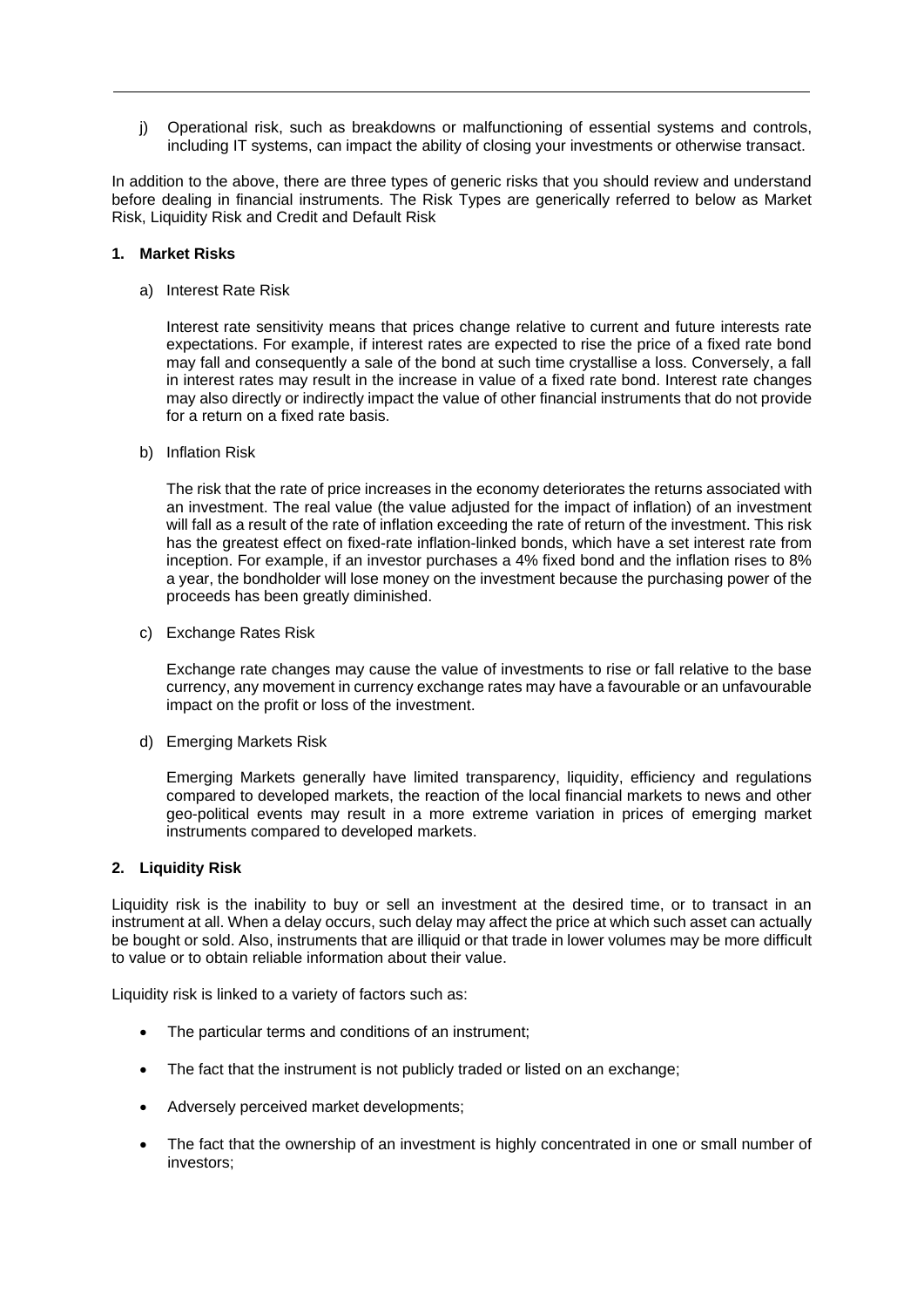- A reduced number of financial institutions operating as market maker in the relevant financial instruments. For example, in the case of securitised derivatives (such as structured products), the only market maker might be the issuer itself (or an affiliated entity), who might provide a limited undertaking to act as market maker;
- The fact that market participants may attempt to sell holdings at the same time as the investor, and there may be insufficient liquidity to accommodate these sales.

These factors may exist at the time of investment or may arise subsequently.

# **3. Credit and Default Risks**

Counterparty or credit risk arises if a party connected to a transaction is unable to meet its obligations. In certain circumstances these risks may mean that you will not get back the sum invested, or the return anticipated from such transaction.

### a) Insolvency Risk

Our insolvency or default, or that of other parties involved with your transaction, may result to positions being liquidated without your consent. In certain circumstances, you may not get back the actual assets which you posted as collateral and you may have to accept any available payments in cash.

b) Bail-in Risk

This is the risk that the financial instruments of certain issuers, including banking institutions, investment firms and certain banking group companies, may be subject to action taken by governmental, banking and/or other regulatory authorities, for example to address banking crises pre-emptively, whether or not the express terms of a financial instrument anticipate such action. The relevant authorities may have broad discretion on the action they may take, and their powers may be extended in response to particular events.

Examples of the action they may be able to take could include the following:

- The reduction, including to zero, of the principal of the bonds/debentures of such issuers;
- The conversion of such bonds/debentures into equities or other instruments of ownership (resulting in the dilution of ownership interests of existing shareholders);
- The variation of the terms, including with respect to maturity and/or the payment of interest, of such bonds/debentures; and shareholders being divested of their shares.
- c) Financial Instruments and investments

Set out below is an outline of the risks associated with certain types of financial instruments.

# **4. Shares and other equity-like instruments**

a) Equities or shares

Equities or shares represent shareholder's rights and interests in a company. One share represents a fraction of a company's share capital and a shareholder may benefit from an increase in the value of the share, although this is not guaranteed. Shareholders may also qualify for dividend payments, but these are paid only at the discretion of the company's management. A shareholder has no right to return of capital and the shares could become valueless in the event of insolvency of the company.

A shareholder's return from investing in the equity will depend to a large extent on the market price of the equities at the time of the sale. The market price of an equity is determined by a number of factors that affect the supply and demand for that equity, including, but not limited to: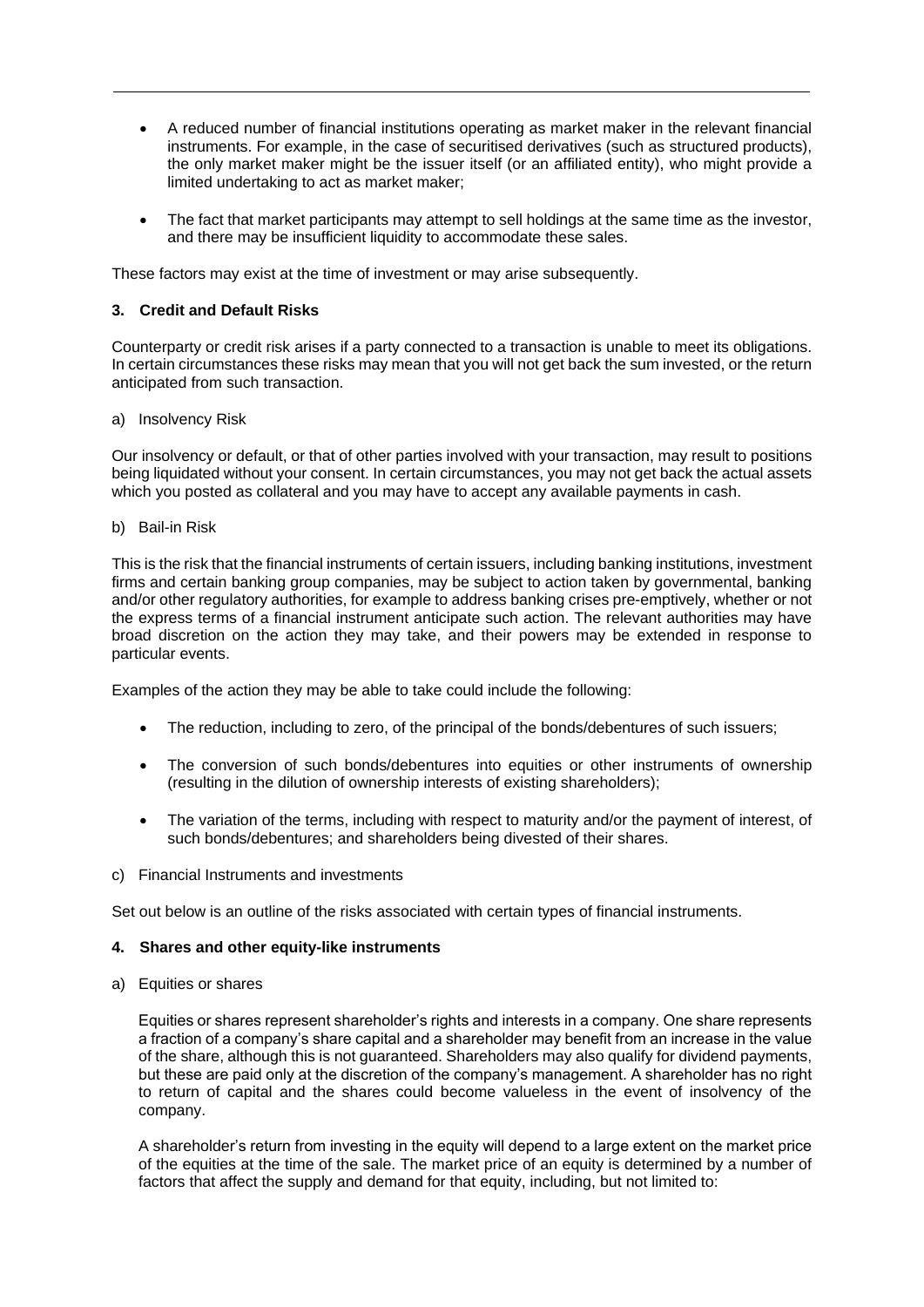- fundamentals about the company: such as profitability of the company and strength of the company's management;
- domestic and international factors: such as the exposure of the company to international events or market factors;
- sector specific factors: such as the economic cycle of a specific industry and changes in the prices of commodities or in consumers' demands.

Shares in smaller companies may carry an extra risk of losing money as there can be a big difference between the buying price and the selling price of these securities. If shares in smaller companies have to be sold immediately, you may get back much less than you paid for them. The price may change quickly, and it may go down as well as up.

Shares are generally a fairly volatile asset class – their value tends to fluctuate more than other financial instruments such as bonds. Holding shares is high risk – if you put your money into one company and that company becomes insolvent then you will probably lose most, if not all, of your money.

### b) Penny Shares

There is an extra risk of losing money when shares are bought in some smaller companies or in companies of which the shares are traded at very low prices compared to their nominal value, such as "penny shares". There may be a (relatively) big difference between the buying price and the selling price of these shares. If they have to be sold immediately, you may get back much less than you paid for them.

# **5. Warrants**

A warrant is a time-limited right to subscribe for shares, debentures, loan stock or government securities, and is exercisable against the original issuer of the securities. A relatively small movement in the price of the underlying security results in a disproportionately large movement, unfavourable or favourable, in the price of the warrant. The prices of warrants can therefore be volatile. It is essential for anyone who is considering purchasing warrants to understand that the right to subscribe which a warrant confers is invariably limited in time with the consequence that if the investor fails to exercise his right within the predetermined time-scale then the investment becomes worthless. You should not buy a warrant unless you are prepared to sustain a total loss of the money you have invested plus any commission or other transaction charges. Some other instruments are also called warrants but are actually options (for example, a right to acquire securities which is exercisable against someone other than the original issuer of the securities, often called a "covered warrant").

#### **6. Money-market instruments**

Money-market instruments are collective investment schemes which invest money in cash or cash equivalents, such as short term loans to the government that pay a fixed rate of interest. The loan is for a period, generally no longer than six months, but occasionally up to one year, in which the lender takes a deposit from the money markets in order to lend (or advance) it to the borrower. Unlike in an overdraft, the borrower must specify the exact amount and the period for which he wishes to borrow.

# **7. Fixed interest or bonds**

Fixed interest, bonds or debt securities are payment obligation of a party, usually referred to as the issuer. Bonds have a nominal value, which is the amount that, subject to Credit and Default Risk, will be return to the bondholder when the securities mature at the end of the investment period. The nominal value of a bond is distinct from its price or market value. Bonds can be bought or sold in the market (like shares) and their price can vary from day to day. A rise or fall in the market price of a bond does not affect, subject to Credit and Default Risk, what you would get back if you hold the bond until it matures.

While the price of a bond is subject to market's fluctuations, when close to maturity the market price tends to reflect the bond's nominal value. The factors which are likely to have a major impact on the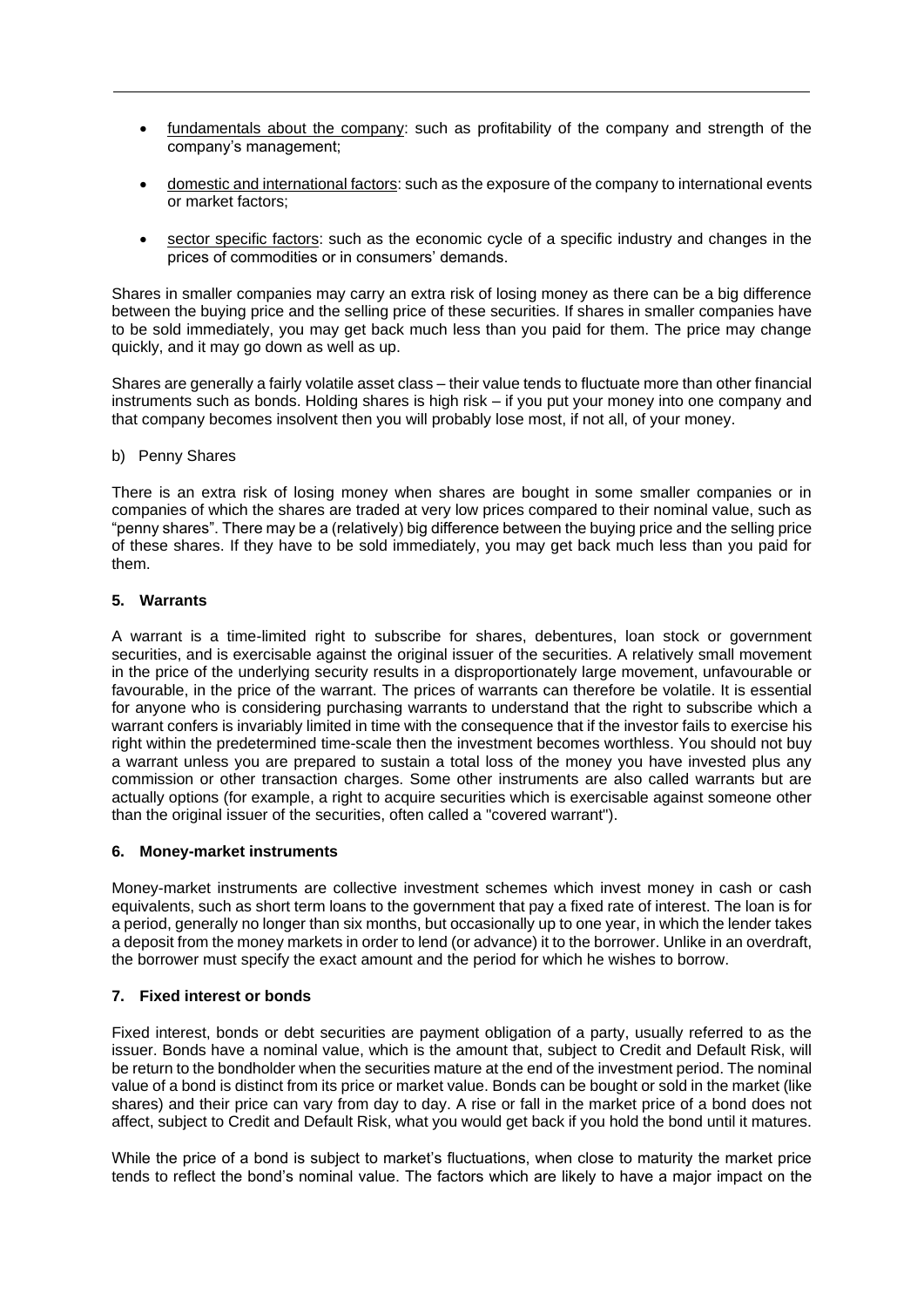value of a bond are the perceived financial position of the issuer and changes to market interest rate expectations.

For some bonds there may be a restricted market and it may be more difficult to deal in them or obtain reliable information about their value (and it might be more difficult to establish a proper market in them for the purposes of making a subsequent sale).

The risk associated with investing in bonds include, but are not limited to:

- Interest Rate Risk;
- Inflation Risk;
- Credit and Default Risk.

If an issuer is in financial difficulty, there is an increased risk that they may default on their repayment obligations. In this event, little or no capital may be recovered, and any amounts repaid may take a significant amount of time to obtain.

### **8. Commodities**

Commodity based investments, whether made by investing directly in physical commodities, for example gold, or by investing in companies whose business is substantially concerned with commodities or through commodity linked products, may be impacted by a variety of political, economic, environmental and seasonal factors. These relate to real world issues that impact either on demand or on the available supply of the commodity in question. Other factors that can materially affect the price of commodities include regulatory changes, and movement in interest rates and exchange rates. Their value can fall as well as rise, and in some cases an investment in commodity linked products might result in the delivery of the underlying.

#### **9. Mutual Funds**

A mutual fund is a scheme under which assets are held on a pooled basis on behalf of a number of investors. It may be structured in a number of ways, for example, in the form of a company, partnership or trust. The level of risk of investing in a mutual fund depends on the underlying investments in which the scheme is invested and how well diversified it is. Investments may typically include bonds and exchange traded equities but depending on the type of scheme may include derivatives, real estates or riskier assets. There are risks relating to the assets held by the scheme and investors should check and understand the type of assets included in the pool and the scheme's investment strategy.

# **10. Exchange Traded Funds (ETFs) and Exchange Traded Products (ETPs)**

ETFs and ETPs are investment funds and other securities that are traded like shares and which invest in a diversified pool of assets such as shares, bonds or commodities. In general, they track the performance of a benchmark or financial index and the value of the investment will fluctuate accordingly. Some ETFs and ETPs employ complex techniques or hold riskier assets to achieve their objectives, for more details please review carefully the "*Risk Disclosure For Trading Leveraged, Inverse And Volatility-Based Exchange Traded Products*".

# **11. Structured products**

Structured products are the generic name for products which provide economic exposure to a wide range of underlying asset classes. The level of income and/or capital growth derived from a structured product is usually linked to the performance of the relevant underlying assets. Structured products are generally issued by financial instructions and therefore the products are subject to the credit risk of the issuer. If the issuer is unable to repay sums due under the terms of the product, this may affect the returns under the structured product and result in a total loss of the initial investment. Before you make a decision to invest in a structured product you should review the "*Risk Disclosure Statement for Trading Structured Products (including warrants) with Interactive Brokers*".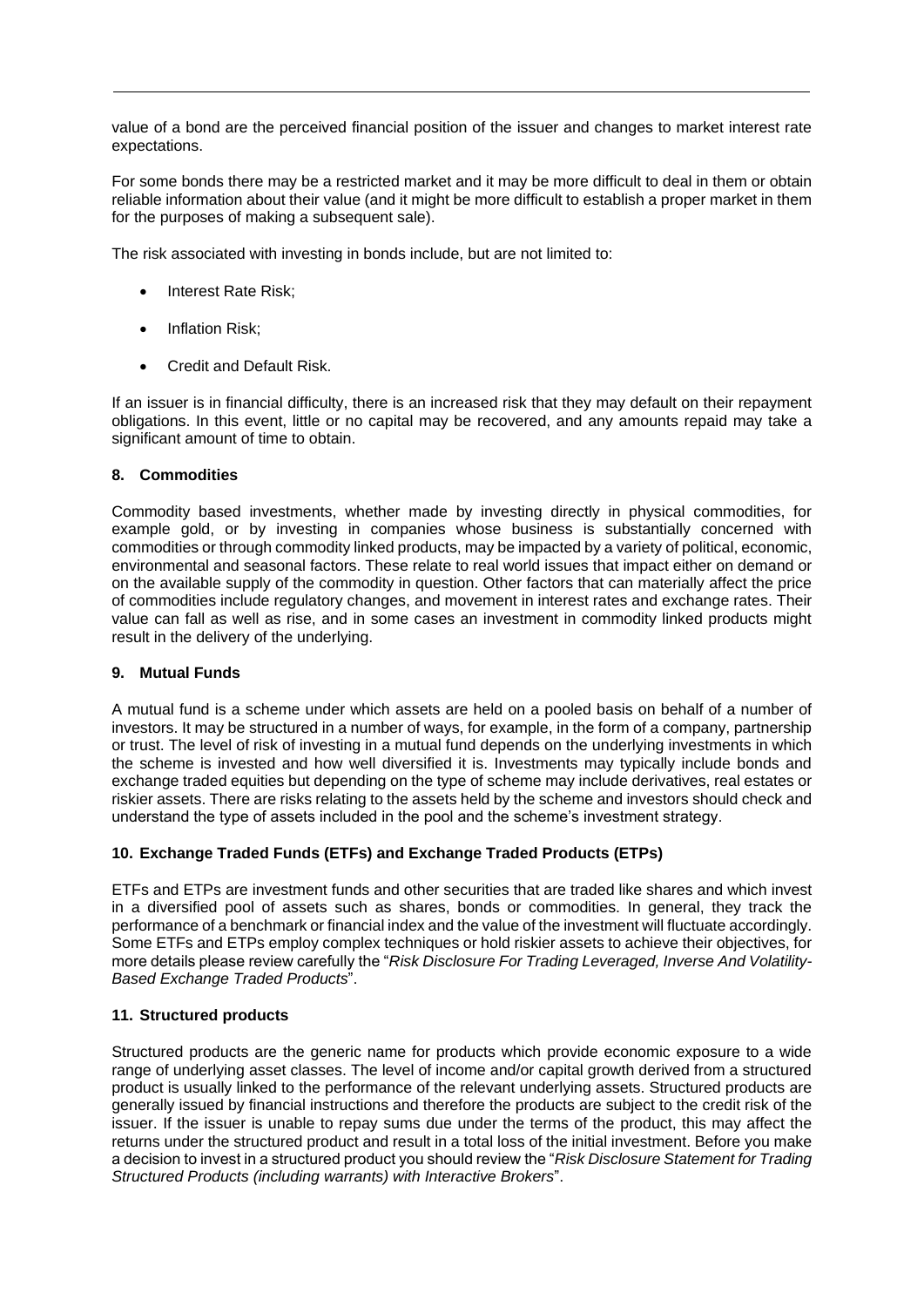## **12. Derivatives, including futures, options and contracts for differences**

#### a) Derivatives generally

Derivatives are financial instruments whose prices are derived from an underlying asset. Examples of derivatives include futures, options and Contracts for Differences. Transactions in derivative instruments involve a higher risk than a direct investment in the underlying asset. As the derivatives' value is dependent on the future value of underlying assets, a movement in the value of the underlying assets may result in an amplified change in the value of the derivative.

#### b) Futures

Transactions in futures involve the obligation to make, or to take, delivery of the underlying asset of the contract at a future date, or in some cases to settle the position with cash. They carry a high degree of risk. The "gearing" or "leverage" often obtainable in futures trading means that a small deposit or down payment can lead to large losses as well as gains. It also means that a relatively small movement can lead to a proportionately much larger movement in the value of your investment, and this can work against you as well as for you. Futures transactions have a contingent liability, and you should be aware of the implications of this, in particular the margining requirements.

#### c) Options

There are many different types of options with different characteristics subject to the following condition. Buying options: Buying options involves less risk than selling options because, if the price of the underlying asset moves against you, you can simply allow the option to lapse. The maximum loss is limited to the premium, plus any commission or other transaction charges. However, if you buy a call option on a futures contract and you later exercise the option, you will acquire the futures. This will expose you to the risks described under "futures" and "contingent liability investment transactions."

Writing options: If you write an option, the risk involved is considerably greater than buying options. You may be liable for margin to maintain your position and a loss may be sustained well in excess of the premium received. By writing an option, you accept a legal obligation to purchase or sell the underlying asset if the option is exercised against you, however far the market price has moved away from the exercise price. If you already own the underlying asset which you have contracted to sell (when the options will be known as "covered call options") the risk is reduced. If you do not own the underlying asset ("uncovered call options") the risk can be unlimited. Only experienced persons should contemplate writing uncovered options, and then only after securing full details of the applicable conditions and potential risk exposure.

Traditional options: Certain London Stock Exchange member firms under special exchange rules write a particular type of option called a "traditional option." These may involve greater risk than other options. Two-way prices are not usually quoted and there is no exchange market on which to close out an open position or to effect an equal and opposite transaction to reverse an open position. It may be difficult to assess its value or for the seller of such an option to manage his exposure to risk.

Certain options markets operate on a margined basis, under which buyers do not pay the full premium on their option at the time they purchase it. In this situation you may subsequently be called upon to pay margin on the option up to the level of your premium. If you fail to do so as required, your position may be closed or liquidated in the same way as a futures position.

#### d) Contracts for Differences

Futures and options contracts can also be referred to as contracts for differences. These can be options and futures on an index, as well as currency and interest rate swaps. However, unlike other futures and options, these contracts can only be settled in cash. Investing in a contract for differences carries the same risks as investing in a future or an option. Transactions in contracts for differences may also have a contingent liability.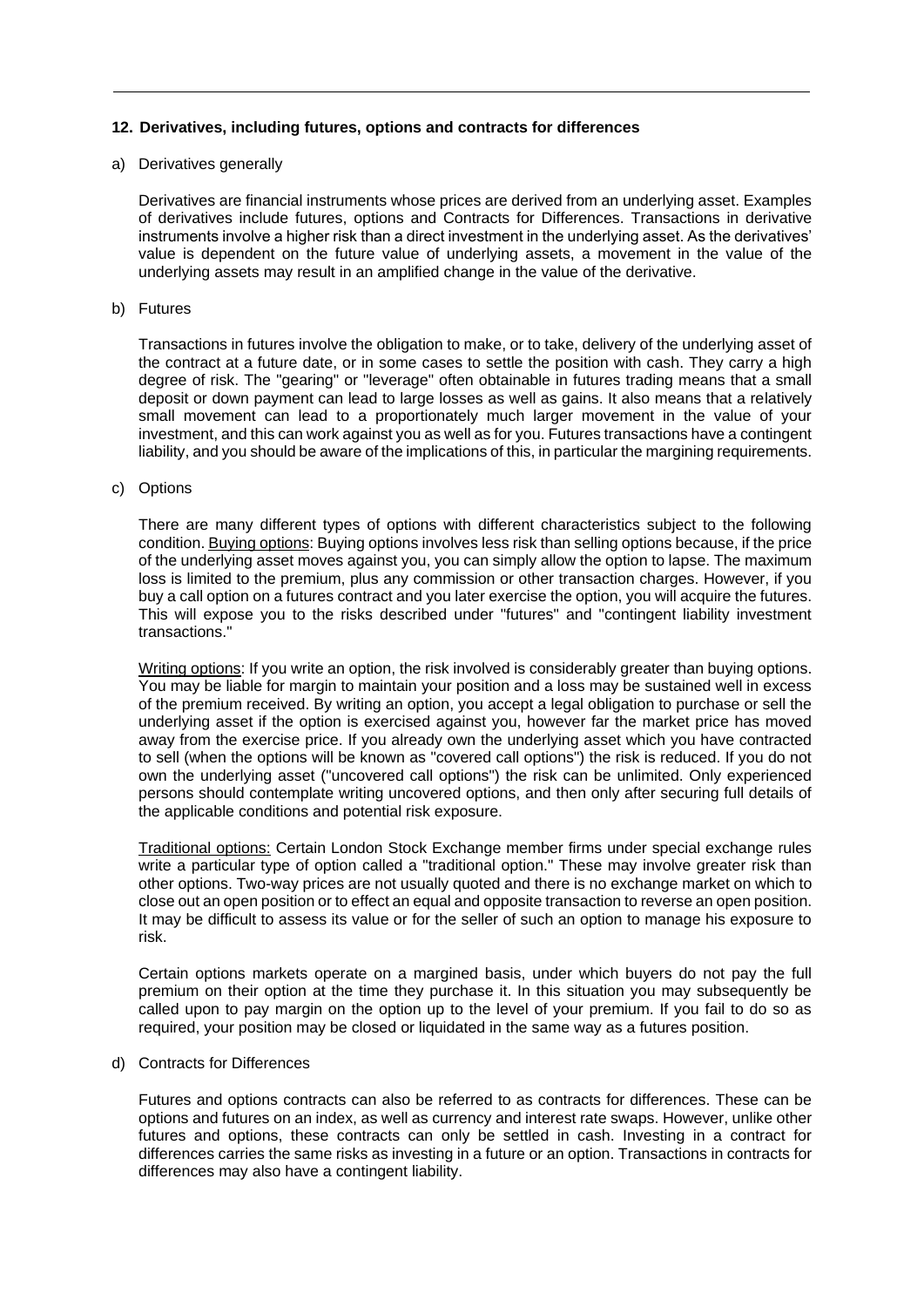#### **13. Risks of money market funds**

The Company is entitled to invest funds received from a Client under the agreement concluded with the Client within the framework of its investment services or ancillary services or after the execution of the client's order in a qualified money market fund pursuant to Regulation 2017/1131 of the European Parliament and of the Council.

The Company selects with a due diligence expected of it and regularly, but at least annually, reviews the compliance of the institution entrusted with the management of such funds with the regulations on the management of funds.

Investing in a money market fund differs from investing in a deposit, especially in terms of the risk that the capital invested in the money market fund may fluctuate. The money market fund is not a guaranteed investment, thus there is a risk of losing capital when investing in it and client asset protection rules as set in Act CXXXVIII of 2007 on Investment Firms and Commodity Exchange Service Providers and the Rules of the Activities (Bszt.) are not applicable.

#### **14. Risks relevant to certain types of transactions and arrangements**

#### a) Off-Exchange transactions

Transactions that are conducted off-exchange ("OTC Transactions") may involve greater risk than dealing in exchange traded instruments because there is no exchange market through which to liquidate your position, or to assess the value of the instruments or the exposure to the risk.

OTC Transactions carry a higher settlement risk.

Settlement risk is the risk that the counterparty does not deliver the security (or equivalent assets) as required under the agreed terms. This results in one party to the transaction not receiving the securities or assets they are entitled to. This risk increases where it is not possible to exercise netting where the amounts delivered by each party will partially or completely cancel each other out.

Liquidity Risk as described above is higher in OTC Transactions. There is no exchange market through which to liquidate your position, or to assess the value of the OTC Transaction or the exposure to risk. Bid and offer prices need not be quoted, and even where they are, they will be established by dealers in these instruments and consequently it may be difficult to establish what is a fair price.

b) Off-exchange transactions in derivatives

It may not always be apparent whether or not a particular derivative is arranged on exchange or in an off-exchange derivative transaction. While some off-exchange markets are highly liquid, transactions in off-exchange or "non-transferable" derivatives may involve greater risk than investing in on-exchange derivatives because there is no exchange market on which to close out an open position. It may be impossible to liquidate an existing position, to assess the value of the position arising from an off-exchange transaction or to assess the exposure to risk. Bid prices and offer prices need not be quoted, and, even where they are, they will be established by dealers in these instruments and consequently it may be difficult to establish what is a fair price.

c) Foreign markets

Foreign markets will involve different risks from the EU markets. In some cases, the risks will be greater. The potential for profit or loss from transactions on foreign markets or in foreign denominated contracts will be affected by fluctuations in foreign exchange rates.

d) Commissions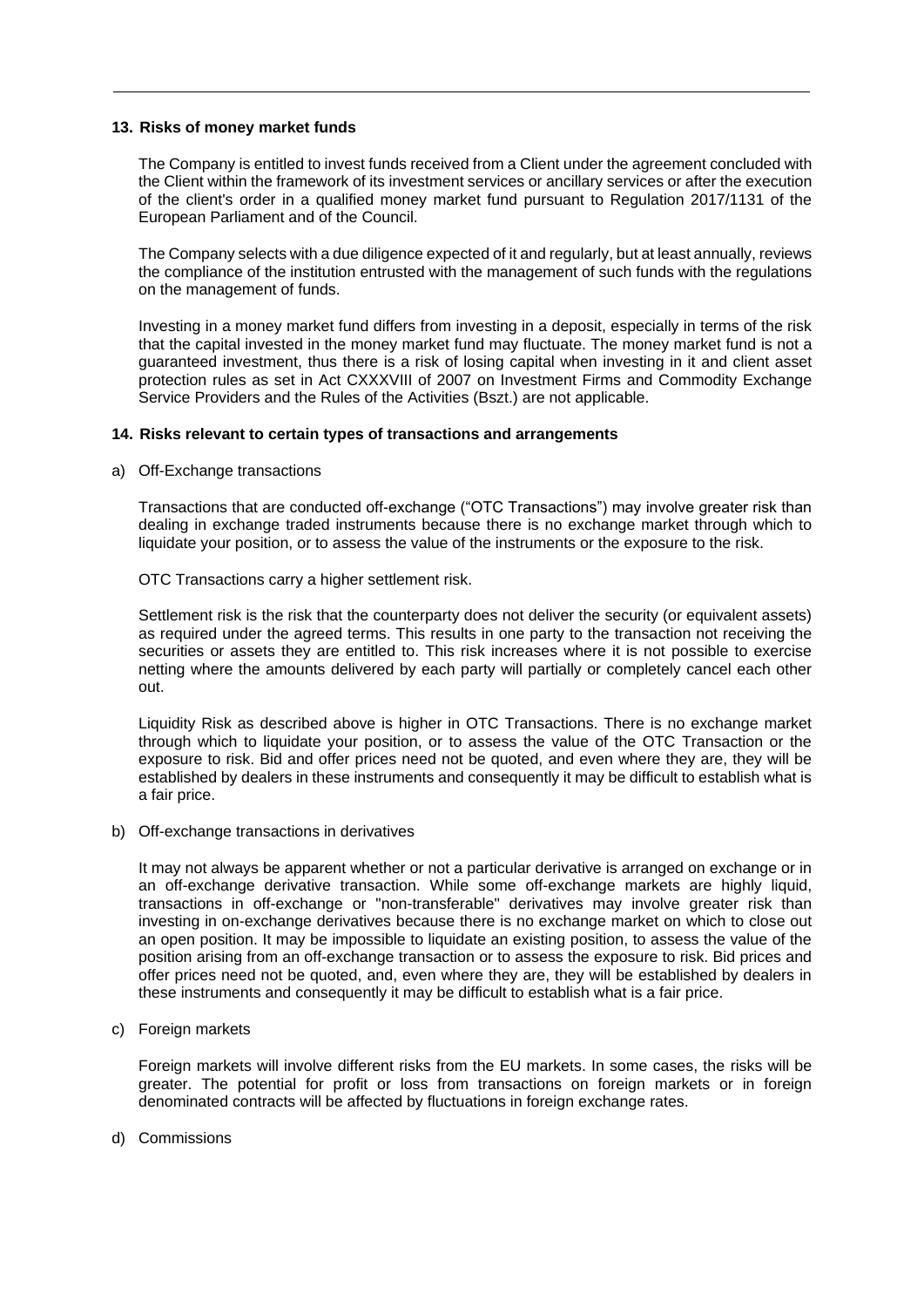Before you begin to trade, you should obtain details of all commissions and other charges for which you will be liable. If any charges are not expressed in money terms (but, for example, as a percentage of contract value), you should obtain a clear and written explanation, including appropriate examples, to establish what such charges are likely to mean in specific money terms. In the case of futures, when commission is charged as a percentage, it will normally be as a percentage of the total contract value, and not simply as a percentage of your initial payment.

e) Collateral

If you deposit collateral as security with us, the way in which it will be treated will vary according to the type of transaction and where it is traded. There could be significant differences in the treatment of your collateral, depending on whether you are trading on a recognised or designated investment exchange, with the rules of that exchange (and the associated clearing house) applying or trading off-exchange. Deposited collateral may lose its identity as your property once dealings on your behalf are undertaken. Even if your dealings should ultimately prove profitable, you may not get back the same assets which you deposited and may have to accept payment in cash.

f) Contingent liability investment transactions.

Contingent liability investment transactions, which are margined, require you to make a series of payments against the purchase price, instead of paying the whole purchase price immediately. If you trade in futures contracts for differences or sell options, you may sustain a total loss of the margin you deposit with us to establish or maintain a position. If the market moves against you, you may be called upon to pay substantial additional margin at short notice to maintain the position. If you fail to do so within the time required, your position may be liquidated at a loss and you will be responsible for the resulting deficit. Even if a transaction is not margined, it may still carry an obligation to make further payments in certain circumstances over and above any amount paid when you entered the contract.

g) Gearing or leverage

Gearing or leverage is a strategy, with a view to enhancing the return from, or the value of, an investment involving the following:

- (i) borrowing money;
- (ii) investing in one or more instruments, such as warrants or derivatives, for which a relatively small movement in the value or price of the underlying rights or assets results in a larger movement in the value or price of the instrument;
- (iii) structuring the rights of holders of an investment so that a relatively small movement in the price or value of the underlying rights or assets, results in a larger movement in the price or value of the investment; and
- (iv) you may lose more than you had initially invested.

You should be aware that the strategy used or proposed for the gearing may result in:

- movements in the price of the investment being more volatile than the movements in the price of underlying rights or assets;
- the investment being subject to sudden and large falls in value; and
- you are getting back nothing at all if there is a sufficiently large fall in value in the investment.
- h) Suspensions of trading

Under certain trading conditions it may be difficult or impossible to liquidate a position. This may occur, for example, at times of rapid price movement if the price rises or falls in one trading session